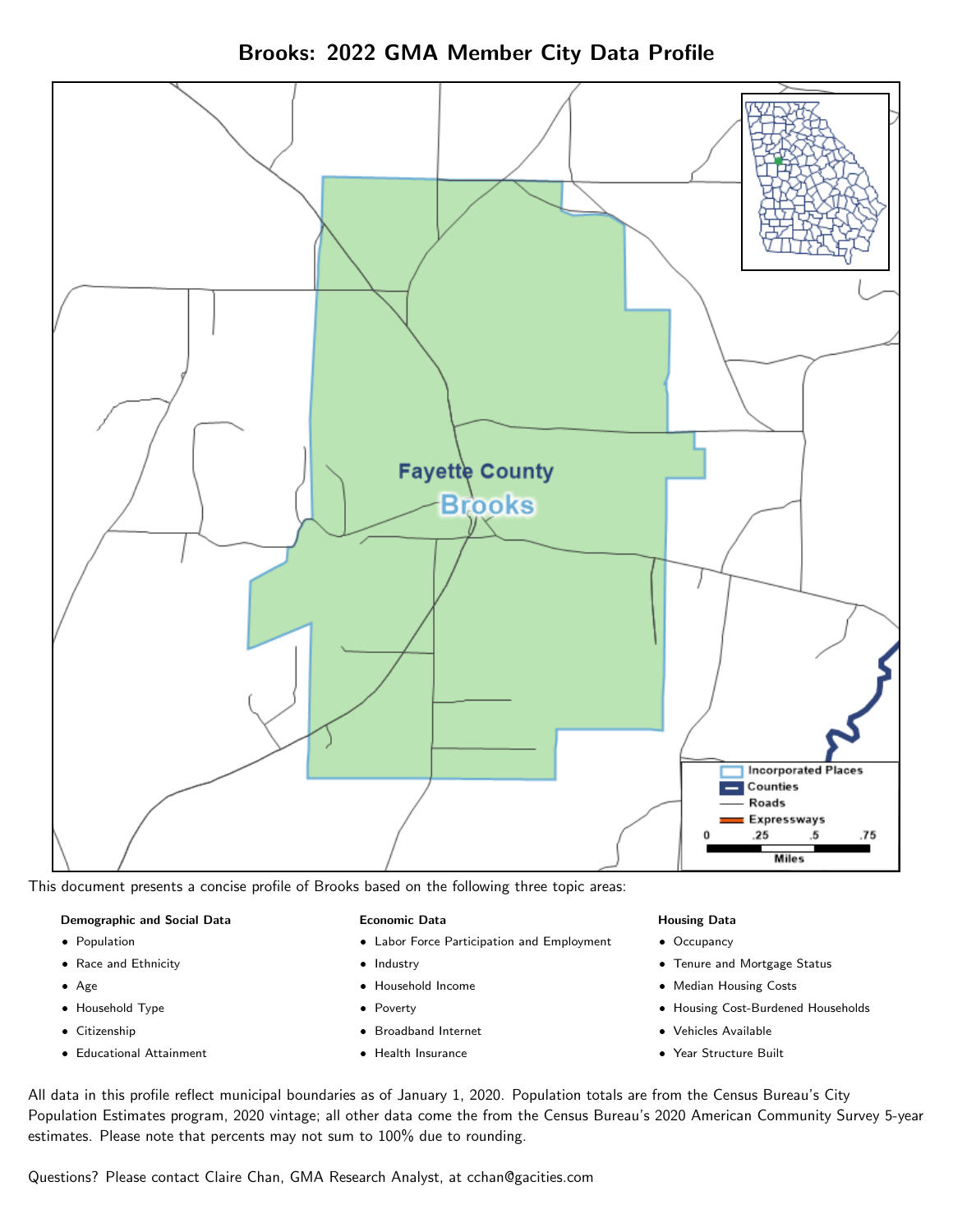# Brooks: Demographic and Social





## **Citizenship**



Source: American Community Survey, 2020 5-year estimates, table B05002 Source: American Community Survey, 2020 5-year estimates, table B15002

### Race and Ethnicity



Source: U.S. Census Bureau, City Population Estimates, 2020 vintage Source: American Community Survey, 2020 5-year estimates, table B03002

## Household Type



Source: American Community Survey, 2020 5-year estimates, table B01001 Source: American Community Survey, 2020 5-year estimates, table B11001

### Educational Attainment



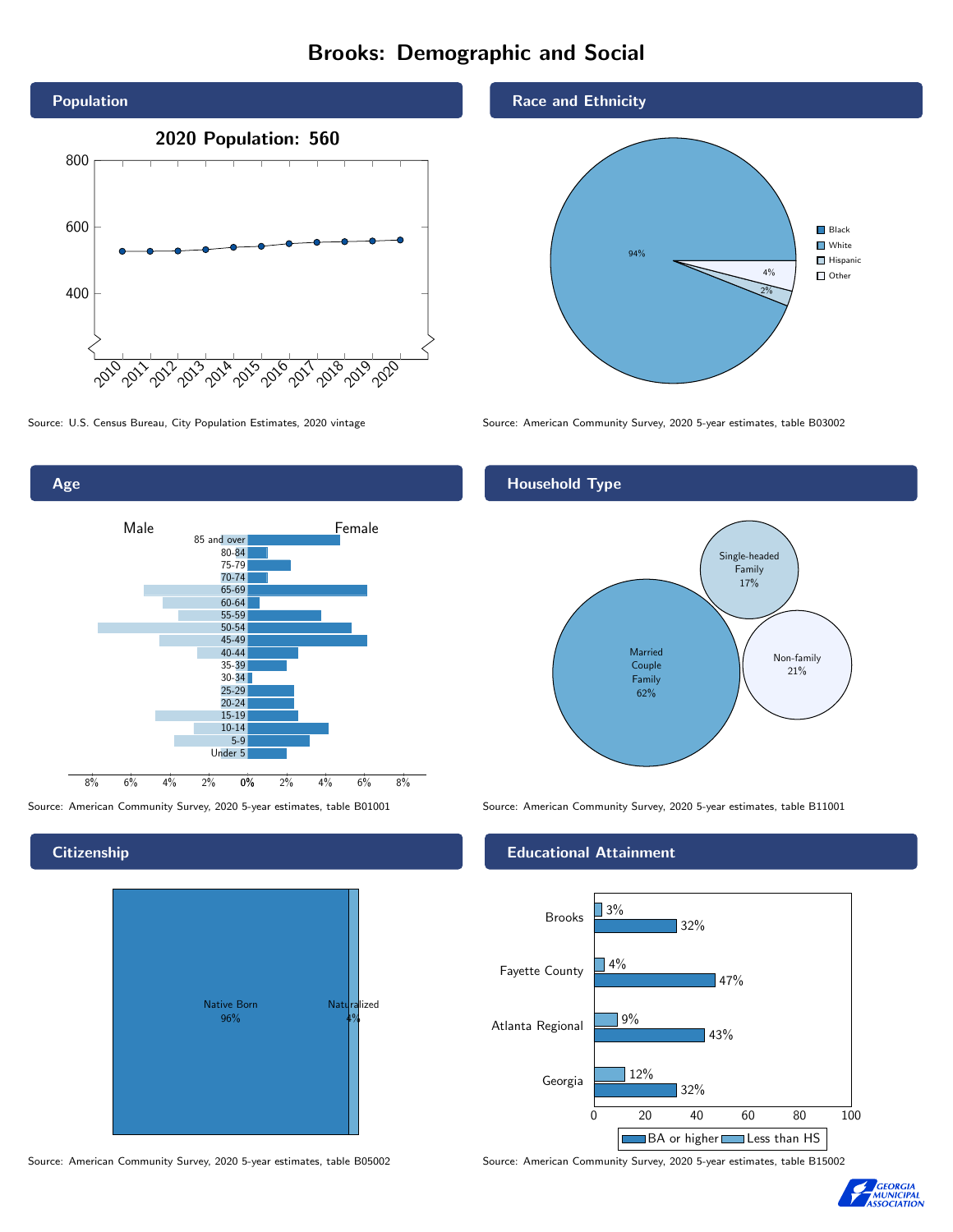# Brooks: Economic



Source: American Community Survey, 2020 5-year estimates, table B23001 Note: Unemployment rate is based upon the civilian labor force.

## Household Income Fayette County Brooks \$95,894 \$93,777 \$85,795



Source: American Community Survey, 2020 5-year estimates, tables B19013 and B19025 Source: American Community Survey, 2020 5-year estimates, table B17010



### Industry

| Agriculture, forestry, fishing and hunting, and mining      | $0\%$ |
|-------------------------------------------------------------|-------|
| Construction                                                | 9%    |
| Manufacturing                                               | 5%    |
| <b>Wholesale Trade</b>                                      | 2%    |
| Retail Trade                                                | 11%   |
| Transportation and warehousing, and utilities               | 7%    |
| Information                                                 | $4\%$ |
| Finance and insurance, real estate, rental, leasing         | 5%    |
| Professional, scientific, mgt, administrative, waste mgt    | 23%   |
| Educational services, and health care and social assistance | 24%   |
| Arts, entertainment, recreation, accommodation, food        | 3%    |
| service                                                     |       |
| Other services, except public administration                | 6%    |
| Public administration                                       | $1\%$ |

Source: American Community Survey, 2020 5-year estimates, table C24030

## Poverty



## **Health Insurance**



Source: American Community Survey, 2020 5-year estimates, table B28002 Source: American Community Survey, 2020 5-year estimates, table B18135